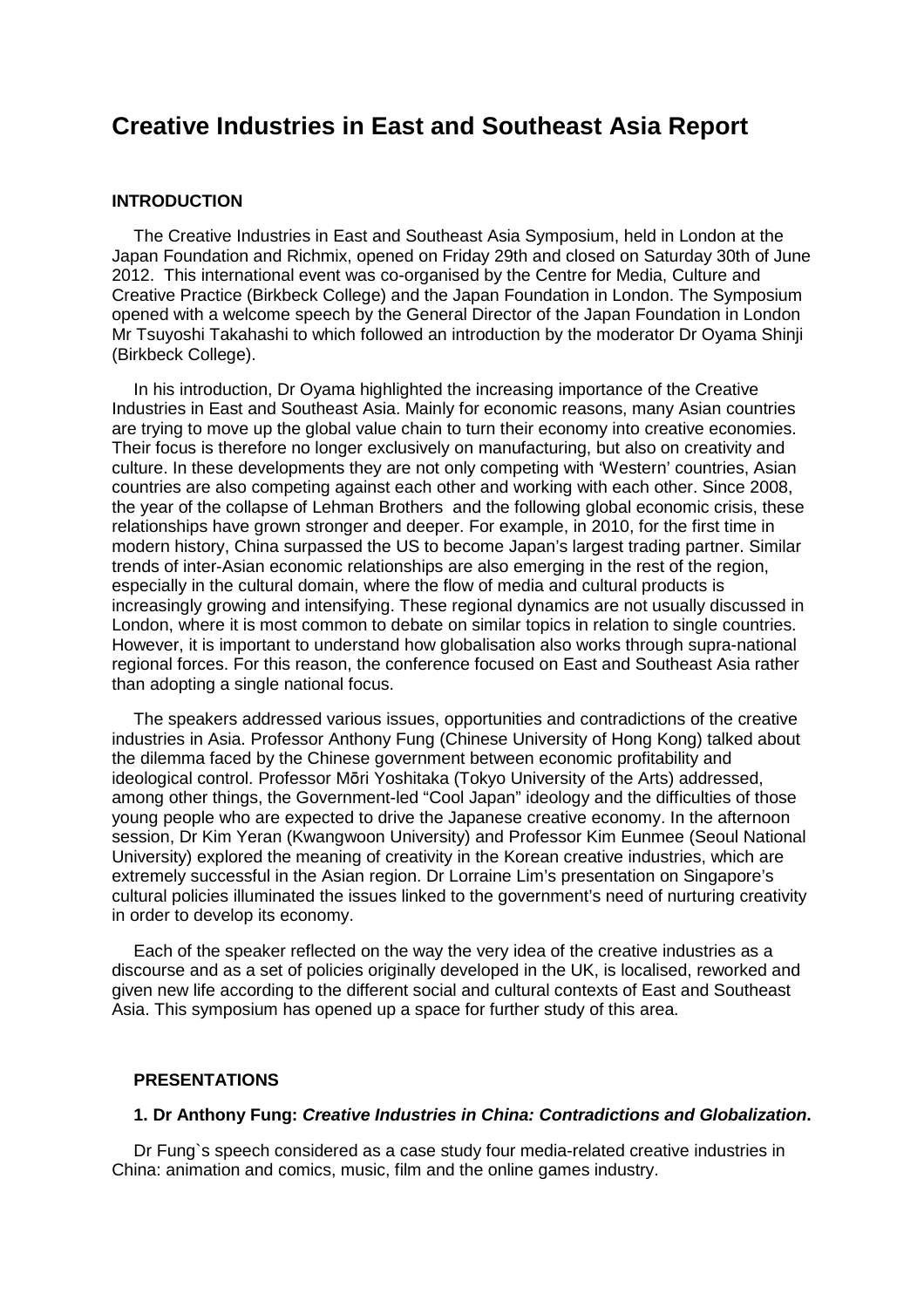For the Chinese Government, the creative sector represents a double-faced dimension: an opportunity of both market profitability and political control through the circulation of Nation-State ideologies. These two dimensions are of course in contrast. On the one hand, the creative industries rely on global investments and international partnerships to enhance the national GDP and improve the local "know-how". On the other hand, they are also related to political power and the interest of the Government to disseminate ideological control through the media.

The State controls the Content Industry through the Administration Agency of Radio, Film and Television. The ideological control consists of three main elements: propaganda, indoctrination and education. The content and the diversity of what is produced by the creative industries is therefore limited. The higher the control, the less the freedom; the less the freedom, the less the marketability of cultural products. The higher the globalisation of the national creative industries, the less the ideological control the Government can exercise. This is the dilemma of the Chinese Government: the inseparability of profit and political control.

Among those considered in this speech, the industries of comics and animation are the least successful creative industries in China. There are no big production companies and they have never gained international recognition, nor reached foreign markets. In the 1980s the import of animation from other countries increased. As a reaction, the Government tried to discourage foreign imports and to encourage the local industry, which, however, could not compete with foreign productions. With the introduction of Japanese anime like Sailor Moon, this project proved to be a failure as the audience continued to prefer foreign products. In 2005/2009, the Government interventions achieved for the first time a certain success in the internal market, even though not enough to promote exports abroad. Happy Lamb and Grey Wolf (2004) is one example, and Disney was quick to acquire its copyrights for its potential marketability. In this work, the Chinese state ideology is subtly reflected in the story about the life of anthropomorphic animals, as predators and prey live in a thoroughly harmonic world in which difference and inequalities in their conditions of life are rendered invisible.

Music represents the most successful creative industry in China. Before 1949, many foreign companies participated in the development of a Chinese music market. This was possible because foreign firms did not oppose the Chinese State. Music was therefore used as a propaganda tool even when collaborating with global firms (e.g. EMI distributed in China the record of the national anthem). The major global record industries (the 'big 5', now 'big 4') were all operative in China. This produced a tendency towards joint-ventures and a symbiosis between the Government and the industries. Hybrid companies produce hybrid music in China (e.g. Sony, Universal, etc.). The form tends to be 'Western', the content remains mainly Chinese. As global industries also have branches in Taiwan and Hong Kong, they also import music from these countries to China. Chinese traditional music elements and singers are therefore not as popular as what arrives from Taiwan or Hong Kong. If the cultural aesthetic developed in this way is very much 'global', an advantage of this approach is that the local industries have the opportunity to develop thanks to the foreign investments.

The film industry has been always monopolized and controlled by the Government, as the film medium in China has been always considered an ideological and political tool, rather than a commercial product. It often shows propagandist contents. The ideological element in this industry prevents Chinese Cinema from becoming globally successful. As the Chinese authorities do not encourage foreign groups to invest in China, globalization and exports in this sector are unsurprisingly limited. Recently, something has slowly started to change. The increasing participation of foreign capitals in the Chinese Film Industry has helped the transition from a thoroughly state-owned model to the capitalist market model required by the WTO. This impulse towards foreign investments, however, proved to be only a discontinuous engagement for the Chinese Government, which remains mainly concerned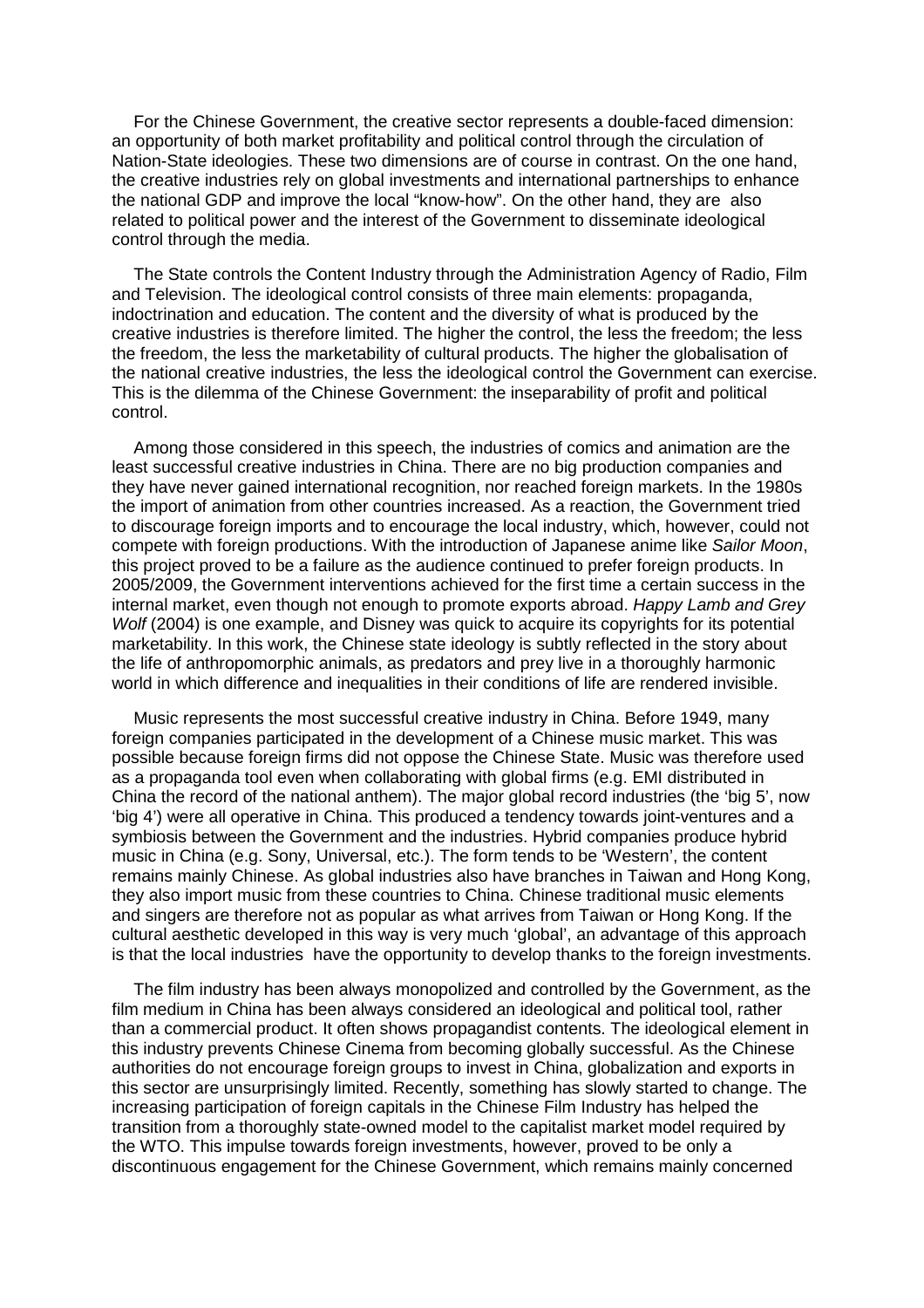with the production of big blockbusters charged with ideological and nationalist content. This strategy prevented exports in favour of the internal market.

The Game Industry is the least Government supported industry (no interference) and it has been influenced by the South Korean game industry model. So far it is the most successful Chinese cultural industry, and at the same time the one with the most freedom from the state. This is partly because of its young age: from its very beginnings, the game industry started as a free private enterprise. The State, on its part, underestimated the potential of this medium and left the industry in a state of great autonomy for a long time. Recently, control by the authorities has extended but it is still more relaxed in comparison to other cultural sectors. This is also the biggest of the 4 industries considered here. It has great potential as the games market seems to be growing everywhere (e.g. Korea). The establishment of a wide local market in China has paved the way for the contemporary introduction of many products and foreign investments. What the industry did for a long time was to adapt and modify other Asian products into local products. As technology is not as developed and games are very local, exports are still not successful.

To conclude, the creative sector represents for the Chinese Government a double dilemma, of local culture vs cultural globalisation and of nationalism vs global capitals and freedom. In order to be appealing, the Chinese industries have to accept global influences and capitals, but in this way it becomes more difficult for the authorities to 'filter' the ideological content of cultural products.

#### **2. Prof Yoshitaka Mouri: Creative Industries in Japan and their Discontents.**

Creative Industries became a buzzword in the mid-nineties thanks to Tony Blair and his Cool Britannia project. In Japan, the word creative industries is primarily an administrative term which the government use and promotes, especially through the work of the Ministry of Economy, Trade and Industry (METI). Its definition of Creative Industries, however, is very broad and ambiguous, including, alongside fashion, music, film, design or animation, industries as different and diverse as those of cosmetics, furniture, tableware, jewellery, stationery and leather.

Until very recently the Government did not intervene too much in the Content Industries. The establishment, in June 2010, of the "Creative Industries Promotion Office" under the METI Manufacturing Industries Bureau, however, signaled a change in the government strategies towards the creative sector, now perceived as crucial for the project of national economic rejuvenation and growth. This is in line with the long-term project of "Cool Japan", a strategy for the promotion of overseas tourism, national 'soft power' and economic growth. According to the Government, the gross revenue of the creative industries in Japan amounts to 45.2 trillion of Japanese Yen (that is approximately £377 billion in the UK). However, there is a gap between the Government interest in exploiting the Cultural Industries to increase its soft power in a global market, and the interests of the Content Industries in participating in this project, given that they mostly rely on the domestic market or on global but subcultural niche markets.

To understand this gap, it is necessary to look at the historical passage from culture to creative industries. According to Mouri, there is a difference between Adorno and Horkeimer's concept of the culture industry and today's creative industries. For the German philosophers, mass culture was not only a new industry, but also an ideological apparatus that penetrates society through media and mass communication. Unlike their culture industry, however, today's creative industries do not homogenize and standardize the people's way of thinking. 'Think Different' is not only Apple's campaign slogan, but a slogan in every industry. It is the response to post-Fordist modes of production, from the hegemonic role of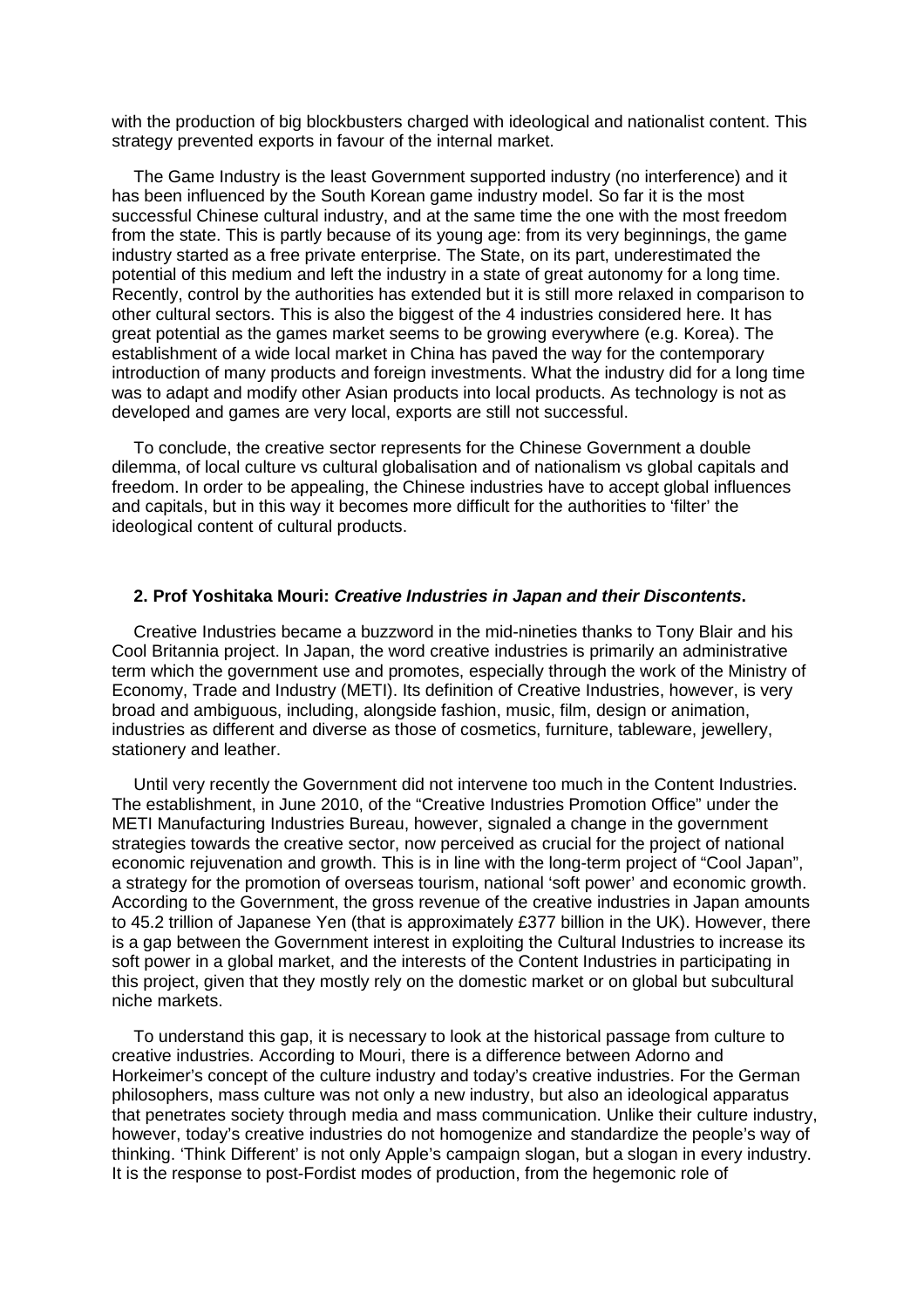manufacturing to immaterial products, information, media, services, communication, knowledge; in a word: creativity. Creative industry is also a response to the neo-liberal market economy which emphasises individual responsibility in the organisation of labour. This often translates in profound inequalities in the conditions of life of many people involved in these industries. One striking example is provided by Japanese animators. According to data collected in 2005, Japanese animators face very harsh labour conditions, working more than 10 hours per day 25 days per month, just to receive the monthly payment of 94000Y (around 7,080£). 44.3% of Japanese Animators are in their 20s and the 39.9% of them quit within the first 5 years. This is a typical form of exploitation of emotional and affective labour, the dark side of the success of the Japanese nation trumpeted by the rhetoric of 'Cool Japan'.

The creative industries show us the new role of governments in the age of globalisation. Differently from China, the Japanese government is not so much interested in disseminating ideologies through media than in making economic and symbolic (soft power) profit out of its industries.One of the problems of the 'creative industries' is that it easily widens the gap between those who are engaged in creative labor and those who are not within these industries. It is very important for the government to find a way of redistributing profits to maintain creative production as sustainable. The other problem is that, as Richard Florida suggested, one of the most important conditions for the development of the creative industries is 'tolerance'. The creative industries need diversities of gender, ethnicities and ideologies. But the 'Cool Japan' project seems to stick to the idea of Japan as a homogeneous nation, lacking internal diversities. The 'Cool Japan' project has to face 'tolerance' and inclusiveness of minorities, and the Japanese Government needs to transform this into a broader social educational project, not only economic as it is today.

#### **3. Dr Yeran Kim and Prof Eunmee Kim: What is 'Creative' about Korean creative industries?**

This presentation introduced a new way of understanding the recent growth of South Korean creative industries and their influence in East and Southeast Asia. In the past, discussions about South Korean creative industries maintained a local and Korean-centered perspective, focusing on policy and mainly analysed Korean pop music. Now views have extended and consider the creative industries as a whole, which are discussed as a more complex and outward looking environment. While studies have relatively ignored the importance of human activity and social interaction in creativity development, this paper has stressed that "human agency" is instead a substantial propeller of creative activities.

Korean cultural industries have been emerging in the global popular culture market. Exports of Korean Television dramas and pop music to countries such as Japan and China have been steadily increasing since 2000, peaking in 2010 for K-dramas, and in 2011 for Kpop music.Their popularity around Asia is key to the development of South Koren creative and content industries. Beside pop-music and TV dramas, the game industry is expanding its markets internally and internationally and even the Hollywood film industry has recently shown interest in Korean films, by producing many Korean film remakes. There is a variety of creative practices for which South Korea is becoming known worldwide. For instance, South Korean classical music performers are being acclaimed for their achievements in the international music community, and in the realm of fine arts, the influence of Korean painters sculptures and photographers is becoming stronger than ever. In the span of about ten years Korean popular culture has extended its popularity to many Asian and Western countries; such an impressive growth cannot be explained with "cultural proximity" alone. Some factors behind this success are: the role of the Korean government which, since the late 1990s, has strongly supported the creative industries, and has determined a boom in the production and dissemination of South Korean popular culture products; favorable conditions in global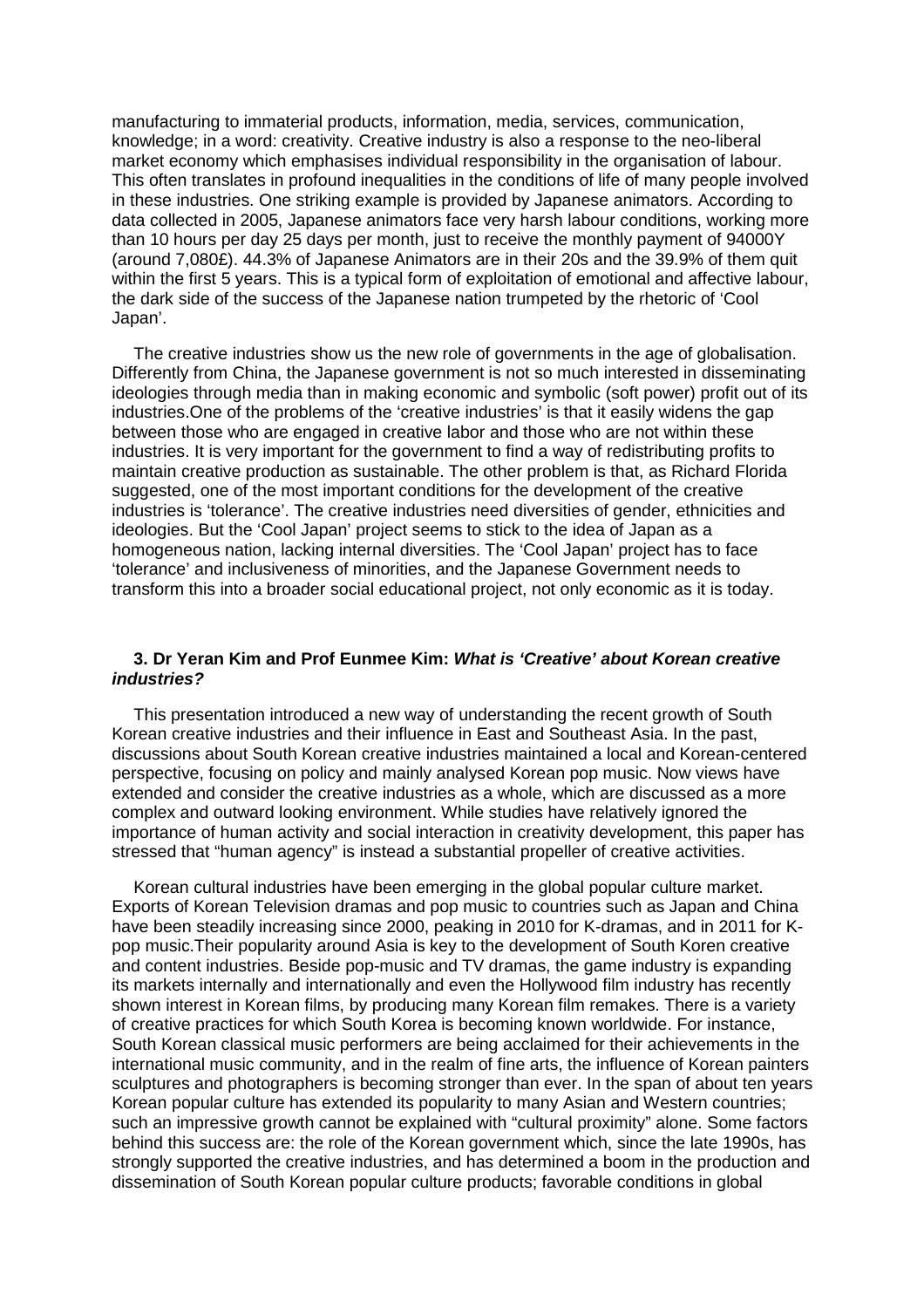markets and consumption habits; and large spending in education, with a strong focus on Sports and Arts programs.

The enhancement of arts education programs is part of a national project targeting the formation of practitioners to be employed in the field of creative industries. The most deployed method is the "training-competition-reward" system, for which young artists and performers are trained, supported and motivated. At the same time, the government is intensifying its involvement in the various stages of this training process, thus recognizing the great value of cultural and creative practices.

The "human" element is seen as fundamental for the development of South Korea's creative industries. Much of the training-competition-reward scheme falls into what Dr Kim Yeran and Prof Kim Eunmee have called "pre-planned human development" strategy. In industries such as music and TV, this has been a commonly used strategy. It translates into long and extensive training for aspiring performers, actors, and practitioners in many fields of the creative industries, and it is notably the one element that enabled several sectors of the culture industries to grow. It is widely acknowledged that whoever wants to succeed in the creative industries has to follow the rule of "10.000 hours" of training. This "pre-planned human development" refers to a neo-liberal mode of production and coordination human capacities and resources across the various fields of the Korean creative industries. Today, not only is South Korea actively exporting its popular culture products, but it is also exporting this training system as well. To provide an example of this, some Korean entertainment training programs have opened abroad. Entertainment Companies such as S.M. Entertainment have launched the "global youth star audition" and is planning to open in the USA, while JYP Entertainment is fostering programs and auditions in China.

# **4. Dr. Lorraine Lim: After 10 years: What's next for the Creative Industries in Singapore?**

This presentation has given a thorough examination of the development of the creative Industries in Singapore in the last 10 years, focusing on case studies belonging to the design and media sectors of the creative industries.

The "Singapore Government Creative Industries Development Strategy" plan is the first government-led policy specifically designed to boost creative industries in Singapore. In the last ten years, the government has been active in the establishment of new bodies and institutions designed to promote the arts and creativity. This interest in the development of creative practices is first shown in a report, compiled in 1990, which advocated the creation of a policy for the arts and culture. Soon afterwards the government gave birth to the National Arts Council and Ministry of Information and the Arts. In 1995 the "Singapore Global City for the Arts" report was released, and eventually another three documents regarding the state of creative industries were published in 2000, 2002 and 2008. These three documents highlight the strong interest of the government in Singapore's creative industries as potentially influential in the diversification and growth of national economy. Thus, the "Creative Industries Development Strategy" plan looks at how to fuse the arts, technology and business in order to become more competitive on the global economic market. The plan divides creative culture in to three categories: the first comprises arts and culture, the second design and the third media. These classifications are grouped by the term "creative clusters". The creative clusters have been understood by the government as new ways of creating wealth and jobs.

The government has organized the development of the creative industries around a "Creation - Production – Distribution" chain. Thanks to the implementation of new policies, it is now very easy for national and international companies to invest capital in any stage of this chain. For example, in the case of the design industry, the investment of money into the production chain has been facilitated by setting up international partnerships with foreign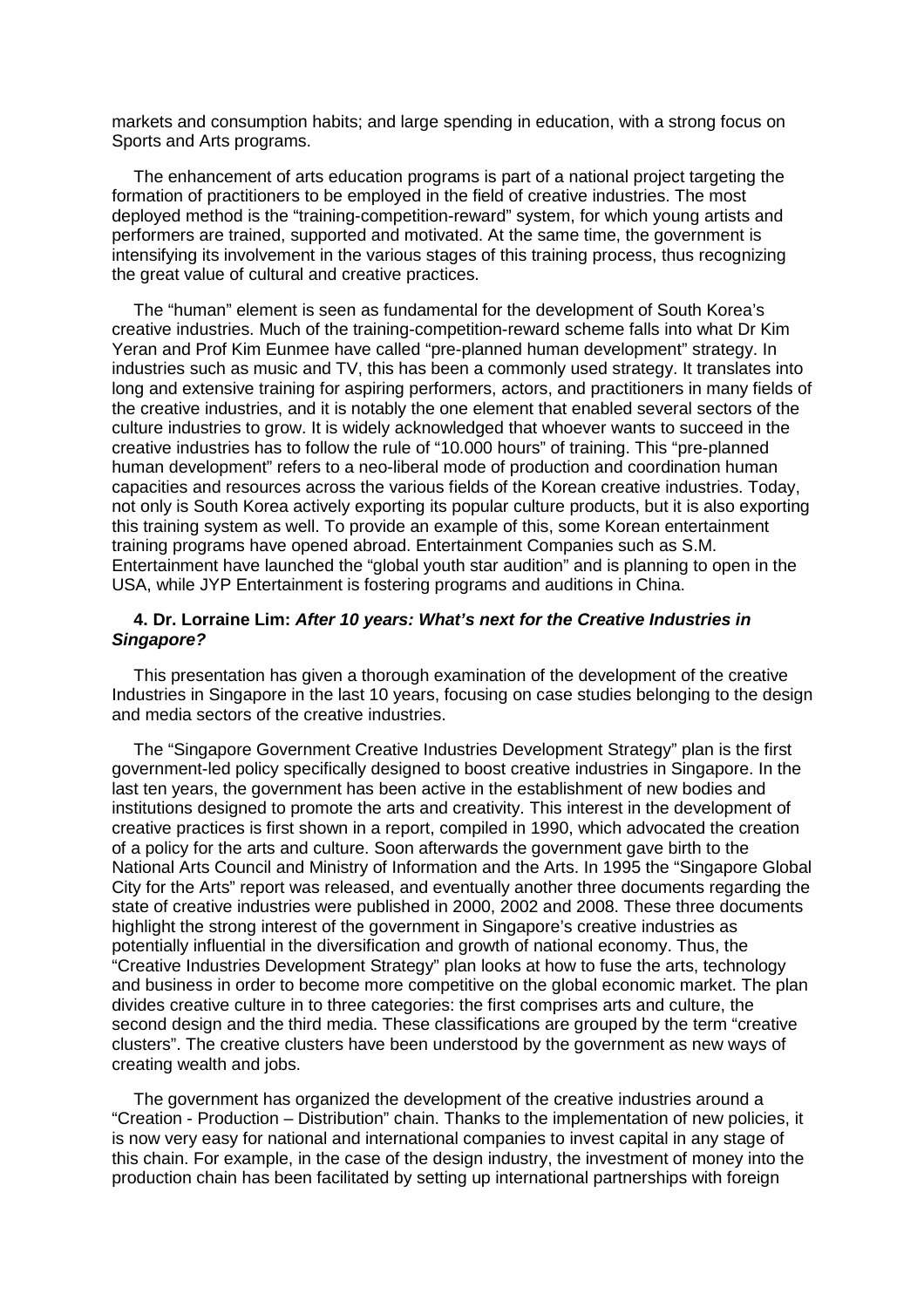companies. Other measures include the creation of scholarships for design students and the enhancement of research in this sector. Due to the small size of the internal market, Singapore's Design Council is very outward looking, striving for expansion in other Asian and Western countries.

The media cluster was set up in 2003. Like the design industry it has a global outlook. The media development plan focuses on Singapore as an international media exchange place, where media contents can be sold easily. Singapore has promptly started to invest in the development of animation technologies and techniques, digital media technologies and services, and the production of documentaries. One of the results of the media development plan was the establishment of Mediapolis (2009), a very innovative and ambitious project to attract global capitals for new Asian media contents. Mediapolis' vision of Singapore vaguely defines it as the place where, as Dr Lorraine Lim said, "media contents that Asian audience value and find relevant is created".

Singapore is facing issues regarding the development of its creative industries. Many people have come to question the government's desire for the creation of something that would make money internationally and nationally. The creation and distribution of media contents is too much associated with what the government thinks would sell better or with what would improve the image of Singapore abroad. There is a strong concern for censorship, and freedom of expression among the people of Singapore. Moreover, there is a need for qualitative and not quantitative indicators of success in the creative industries. Policies and projects cannot be implemented solely with the goal of doubling the GDP or securing business deals.

# **5. Prof Narumi Hiroshi: Japanese Creative Designers: From "Feel and Think: A New Era of Tokyo Fashion".**

Globalization has had an impact on Japanese Fashion industry. Since the 1990s many international brands have opened their flagship stores in major cities in Japan. Western luxury brands have expanded their markets to East Asia, and have in some cases adapted styles and designs, making their image more appealing to contemporary Japanese consumers. For instance, in order to acknowledge their Asian clients, Luis Vuitton has collaborated with visual artist Murakami Takashi.

While the Japanese Fashion Industry has opened its doors to International brands, including low-cost clothing companies such as H&M and Zara, popular Japanese brands such as Uniglo and Muji have recently been successful in Asian and western markets. Japanese globalized brands and their "real clothes", have become hugely profitable on the internal and international market. These fashion companies maintain both production costs and retail prices low by outsourcing production in other countries. As a consequence, in the last ten years many Japanese local manufacturers have gone bankrupt or have shut down.

In 2006 the Japanese Department of commerce became the biggest financial sponsor for the Japan Fashion Week in Tokyo, an event designed to help Japanese fashion designers gain recognition abroad. The result was lackluster and the department of commerce terminated its contract with Japan Fashion Week in 2010 - Mercedes Benz is now the new supporter. However, in contrast to the declining influence of the Japanese Fashion Week, many independent fashion brands found new markets in Western countries. For instance, several Lolita fashion creators managed to start business ventures in France and in the United States of America. Indeed, for many western consumers, Japanese fashion has become more about Tokyo manga, anime subcultures and street fashion, than about brands such as Issey Miyake and Comme des Garçons.

In the 1980s fashion entered the realm of cultural practices, and designers such as Issey Miyake and others were emerging in the global fashion market as icons of Japanese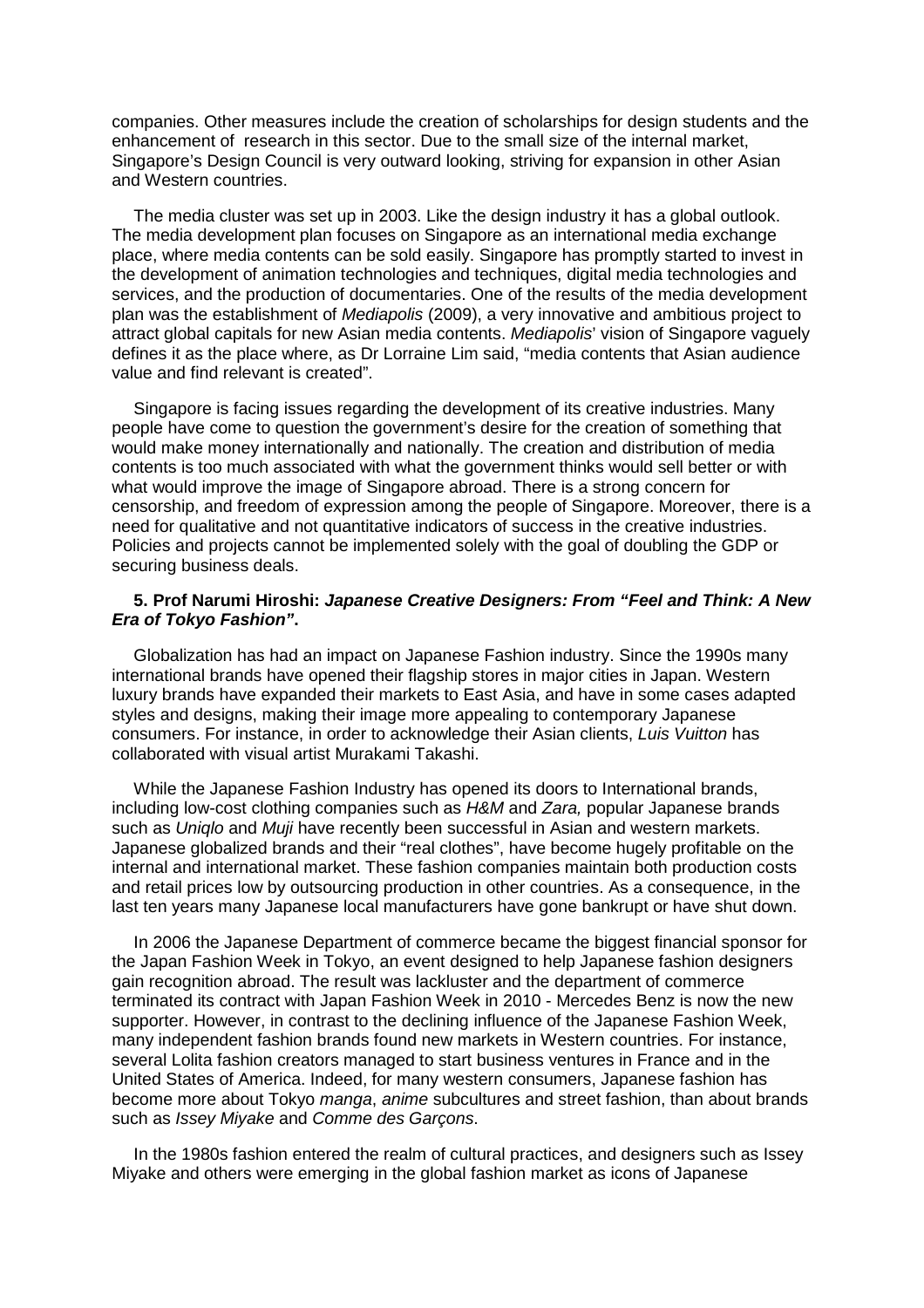creativity. In the 2000s young, independent designers have faced the difficulties in becoming successful on an international scale, while cheap, mass produced clothes have taken over the fashion market, and are sold worldwide. It is thus, very hard for independent designers nowadays to open stores or showcase their work abroad.

In 2011 the "Feel and think a new era of Tokyo fashion" exhibition was hosted at the Tokyo Opera City Art Gallery. The main target was to let the people get acquainted with independent Japanese designers. Creative designers have recently received support from the government or non-profit organizations. But many other independent designers have been forced to find resources on their own. The exhibition showed the work of top fashion designers from ten leading independent brands. Their works and style was incorporated into art installations such as pieces of sculpture. This show was also meant to represent an opportunity for fashion designers to unleash their creative potential, and try to answer the question: what is fashion?

# **DISCUSSION AND CONCLUSION**

## **Panel 1 – Government and the Creative Industries: what is the right balance?**

## **Introduction/Chair: Prof Anthony Fung**

## **Additional speaker: Jenny White, The British Council**

# **Panel Responses: (Prof Fung / Dr Yeran Kim) and Audience**

Prof Fung introduced this panel as well as its speakers and respondents. In his introduction he raised the issue of the government control over the various fields of the creative industries in many countries in Asia. Government policies and regulations in the creative industries can be quite pervasive, as in the case of China and Singapore, where too much control has led to limitations in freedom of expression. Strict control can also become a hindrance to the development of some sectors of the creative industries. In China for example, the government has almost suffocated the film industry. On the other hand too little control can create other problematic situations. For instance, in Japan there is need for more government interventions targeting work regulations in the creative industries. With regard to this and other issues, Professor Fung asked two questions. The first is: in what ways can government authority be beneficial to the development of creative industries? The second question deals with the economic aspect of the creative industries. Very often, governments see the creative sector as a way of augmenting their national GDP. Exporting media contents, or other forms of culture, is functional to the economic growth of many countries in Asia. However, a keen attitude for money-making can affect the quality of creative products. What is then, the right balance of business-led measures in creative industries' contents?

In her talk, Jenny White examined three main areas important to understand the role of Government in the creative industries:

1. A history of the Creative industries in the UK based on her personal experience at the British Council

2. the pressure exercised by the Governments on the creative sector through financial support. The drawback is that Governments are free to define what is 'culture' or 'creativity' in relation to what is profitable for their economical or political agenda, or tend to support 'visible' industries at the expense of less visible, independent creatives

3. the different role played by an independent institution like the British Council for the development of creativity through education and regeneration programmes, in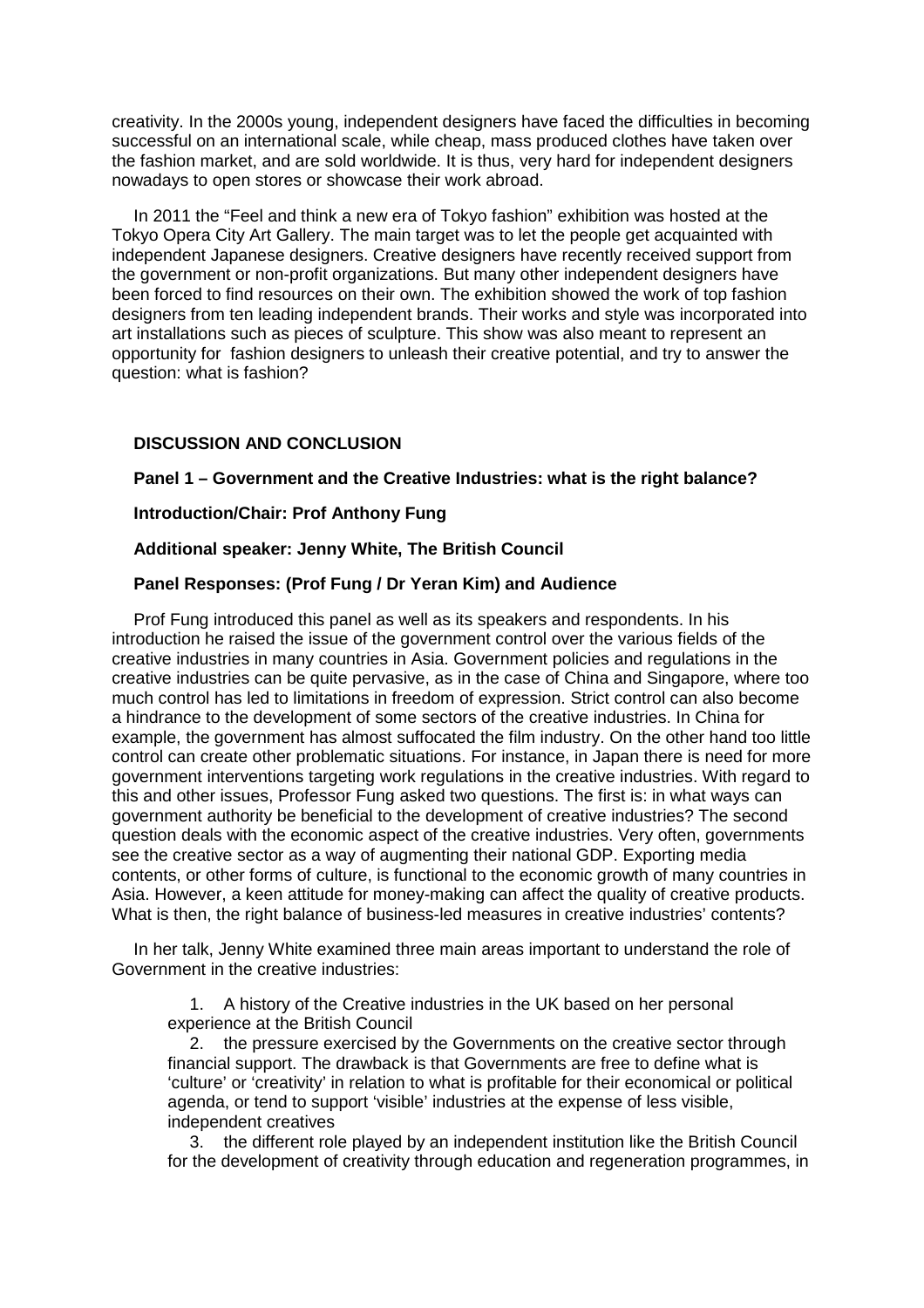both rich and less rich developing countries on their way to become independent producers.

There is a need to shape a new relation between the Governments and people and their communities which extends well beyond the contingent interests of the Governments, avoiding top-down approaches. To achieve a more balanced relation in their interests towards the creative industries, it is needed to organise horizontal round tables between them, local communities, educational and independent institutions such as Nesta or the British Council, and artists and creative practitioners, in order to work and collaborate together.

#### **Conclusive remarks**

Comments and questions made to this panel highlighted the concern around the powerful influence of the government on cultural policies. The development of creativity and culture is often measured and judged by governments from a financial and quantifiable viewpoint. Under such a perspective money is the criteria to use when deciding what are "good" or "bad" creative industries. This financial mentality is dangerously instrumental to the development of governmental programs in support of creative industries, as it is often used for the implementation of measures aiming at developing certain domains of culture and creative industries over others. Conclusive remarks also pointed out the controversial role of governments in deciding what culture and what creative practices should be, or even what the definition of creative industries should be.

## **Panel 2 – From Importer to Exporter: how can new generations of Creative Industry professionals form distinctive national identities?**

#### **Introduction/Chair: Prof Mouri Yoshitaka**

## **Additional speaker: Ryo Sanada, The SRK**

# **Panel Responses, (Prof Mouri / Dr Lorraine Lim) and Audience**

Professor Mouri introduced the second panel by drawing attention to the economic value of the cultural industries. The term "creative industries" has been coined and used by governments and the definition of their contents is always linked to an economic and quantifiable value. The development of the creative industries is in most cases enhanced by governments bearing a "top-down" point of view. In a world where the ways of conceiving and producing culture is constantly changing, governments are becoming faster at chasing ways of deploying culture as an economic force. However, the creative industries themselves are responding to newly emerged capitalist modes of production, including globalisation and localisation. However, independently from economic and political influences, there are still lots of interesting things happening in the world of creativity and popular culture. For instance, subcultures or underground music movements manage to evolve and spread worldwide thanks to the impulse of globalisation and transnational exchange of creative practices. Mouri asked whether we can see an alternative potential in the creative industries and whether or not we can think of them as producing culture and creativity not from a "top-down" position but from a "bottom-up" one.

In his short talk, Ryo Sanada has brilliantly shown how a basically American subculture such as graffiti has recently taken over the streets of many cities in East and Southeast Asia. Drawings and contents have been customised to fit Asian local realities and visual styles. Some Asian graffiti artists travel around the continent and share techniques, information and graffiti trends with other artists, leading to a very interesting contamination of drawing and writing styles. For instance, it was a Japanese graffiti artist who kick-started the graffiti art scene in Jakarta. Street art in East Asian countries is often a re-elaboration of either western